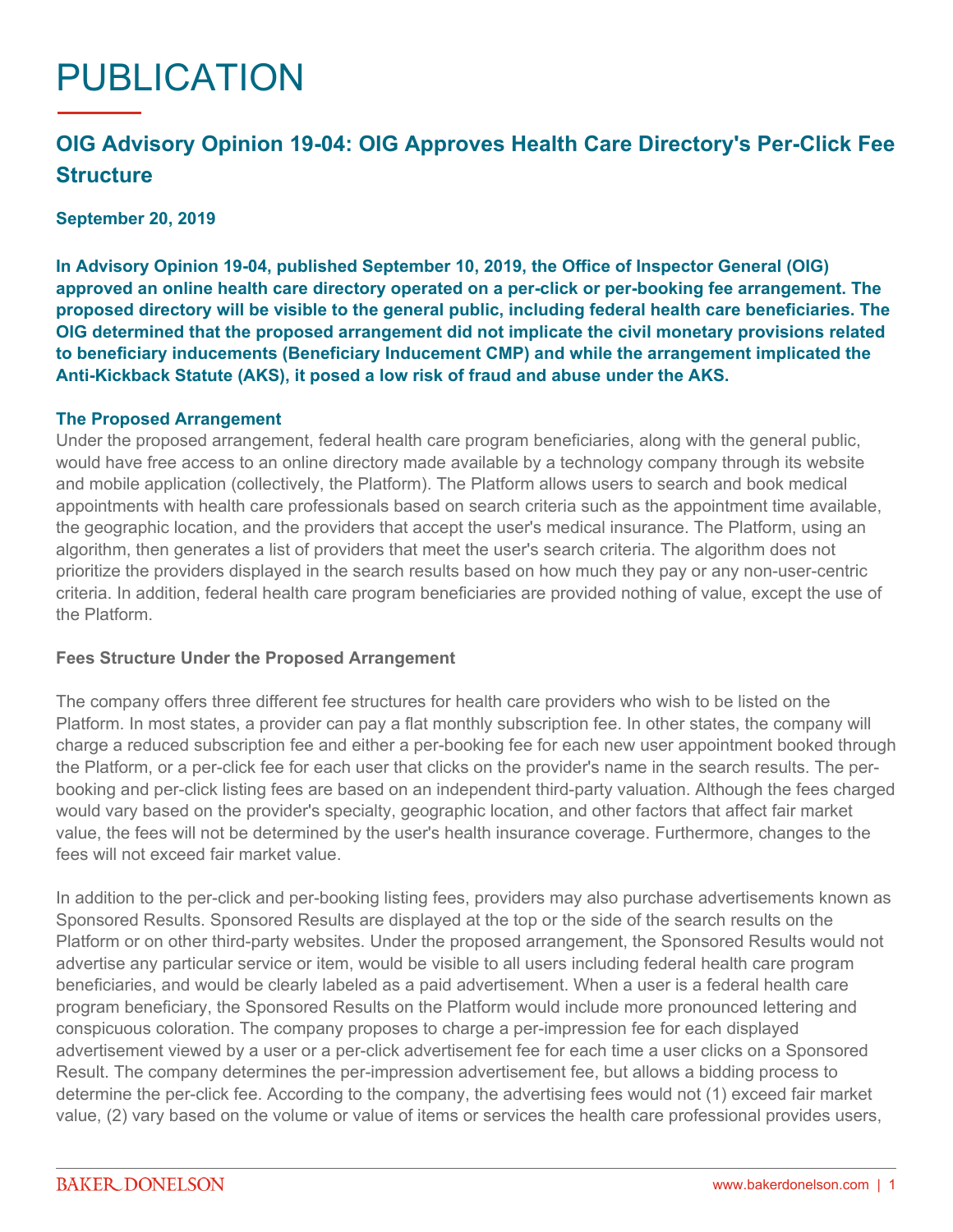(3) depend on the user's insurance status, or (4) depend on whether the user books an appointment or becomes a patient of a provider.

# **The OIG's Analysis**

# **Beneficiary Inducement**

The OIG first determined that the proposed arrangement did not implicate the Beneficiary Inducement CMP because the remuneration provided to federal health care beneficiaries is just the functionality and convenience of the Platform. It determined that the mere access to the Platform is unlikely to influence a beneficiary's choice of a provider and other factors such as the existing relationship with the provider, the provider's reputation, the geographic location, and appointment availability are more likely to influence the beneficiary's choice.

# **Anti-Kickback Statute**

The OIG determined that the arrangement implicated the AKS because the company would be "arranging for the furnishing of federally reimbursable items and services in exchange for the [p]rovider fees" and would be engaging in "advertising activities meant to induce" federally reimbursable items and services. The OIG also concluded that the arrangement would not comply with all of the elements of the referral service safe harbor because the fees are not limited to the costs of the referral service. Despite this, the OIG determined that the arrangement posed a low risk of fraud and abuse under the statute for several reasons.

First, although the per-booking fees and the per-click fees vary based on a variety of factors, including geography and physician specialty, the fees will be set in advance and the providers' aggregate listing fees will not exceed fair market value. The OIG emphasized that the per-click fees and the per-booking fees would not vary based on the volume or value of the federal health care program business generated through the Platform. The OIG further explained that the per-booking fees would (1) only apply when a new patient books an appointment, (2) apply to all users regardless of their insurance status, and (3) apply even when the user cancels the appointment, except in limited circumstances where the cancelation takes place within 24 hours of booking the appointment. Notably, the fees paid by a provider would not determine how frequently a provider appears in the search results or the placement of the provider in the search results.

In its analysis of the advertising fees, the OIG noted that the per-click and the per-impression advertising fees would not exceed fair market value. Although the advertising fees are expected to vary based on the amounts paid during the bidding process, the fees will not take into account a user's insurance or the volume or value of business generated through the advertisements.

Second, the OIG distinguished this arrangement from "white coat" marketing arrangements. Here, the company providing the marketing services is not a provider or a supplier of the items and services, it does not recommend any particular provider, and it is not affiliated with any active provider.

Third, the advertisements on the company's Platform and third-party websites do not target federal health care program beneficiaries and the Sponsored Results are conspicuously marked and identified as such.

Fourth, the marketing activities on the Platform and third-party websites do not promote any particular item or service. Each user's search result is based on the user's search criteria. The OIG explained that users are well aware that the Platform only provides a limited pool of providers because the company's website notifies users that the providers on the Platform pay a listing fee. Therefore, users are aware that they are not limited to the choice of providers on the Platform.